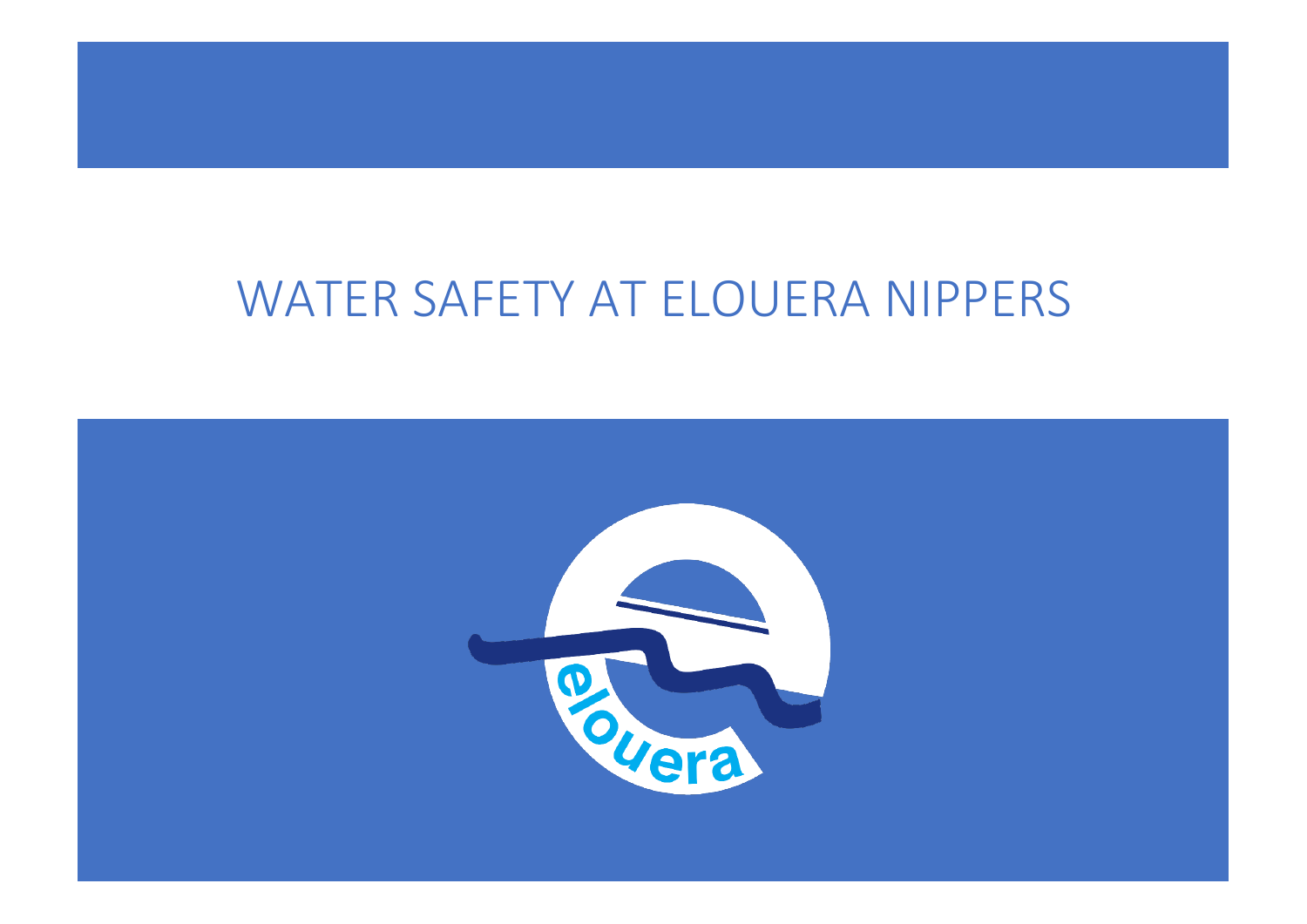## <span id="page-1-0"></span>**INTRODUCTION**

This document is intended as a guide to help both new and experienced Water Safety Team Members at Elouera Nippers.

It outlines the roles and responsibilities of Water Safety Team Members, the Hazards and Problems that are encountered during Nipper activities, along with the Setups and Solutions used to manage these Hazards and Problems.

This guide is intended to be read in conjunction with Surf Life Saving Australia - 1.01 - Water Safety Procedure

Available for SLSA members to download at - https://members.sls.com.au/

Navigate to - Document Library > Governance/Policies > 1.01 - Water Safety Procedure

# **CONTENTS**

| $\small \textsf{Introduction} \, \, \ldots \, \, \ldots \, \, \ldots \, \, \ldots \, \, \ldots \, \, \ldots \, \, \ldots \, \, \ldots \, \, \ldots \, \, \ldots \, \, \ldots \, \, \ldots \, \, \ldots \, \, \ldots \, \, \ldots \, \, \ldots \, \, \ldots \, \, \ldots \, \, \ldots \, \, \ldots \, \, \ldots \, \, \ldots \, \, \ldots \, \, \ldots \, \, \ldots \, \, \ldots \, \, \ldots \, \, \ldots \, \, \ldots \, \, \ldots \,$ |
|-----------------------------------------------------------------------------------------------------------------------------------------------------------------------------------------------------------------------------------------------------------------------------------------------------------------------------------------------------------------------------------------------------------------------------------------|
|                                                                                                                                                                                                                                                                                                                                                                                                                                         |
|                                                                                                                                                                                                                                                                                                                                                                                                                                         |
|                                                                                                                                                                                                                                                                                                                                                                                                                                         |
|                                                                                                                                                                                                                                                                                                                                                                                                                                         |
|                                                                                                                                                                                                                                                                                                                                                                                                                                         |
|                                                                                                                                                                                                                                                                                                                                                                                                                                         |
|                                                                                                                                                                                                                                                                                                                                                                                                                                         |
|                                                                                                                                                                                                                                                                                                                                                                                                                                         |
|                                                                                                                                                                                                                                                                                                                                                                                                                                         |
|                                                                                                                                                                                                                                                                                                                                                                                                                                         |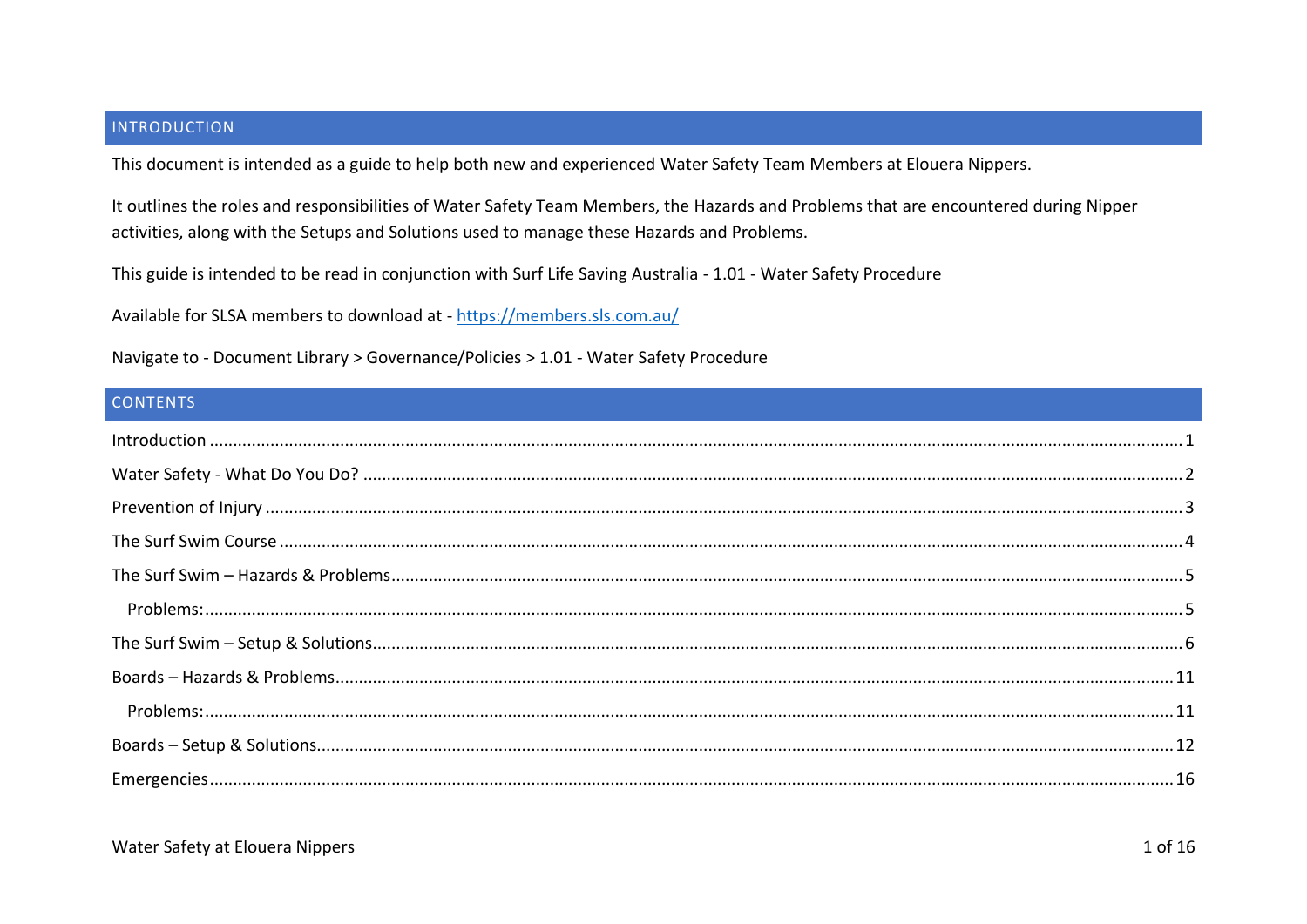**The Elouera Junior Development Committee would like to acknowledge and thank the Coogee Minnows Junior Surf Lifesaving Club for kindly sharing and granting permission to use "Water-Safety-@-Coogee-Minnows-26-11-2015" as the foundations for this document.**

# <span id="page-2-0"></span>WATER SAFETY - WHAT DO YOU DO?

• Read Surf Life Saving Australia document SLSA 1.01 - Water Safety Procedure (Available for SLSA members to download at -

# [https://members.sls.com.au/\)](https://members.sls.com.au/)

- Your primary task is **Prevention of Injury.**
- Your secondary task is **Supporting the kids both emotionally & physically.**
- You are there for all the nippers and not just your own child.
- You must find a reasonable balance between support and allowing a child to develop competence.
- You are a teacher of surf skills, ensure you continue to develop your own.
- You are part of a team.
- You pay attention to the changing environment, so you can prevent injury & support Nippers.
- You do not stand back and let someone else do it.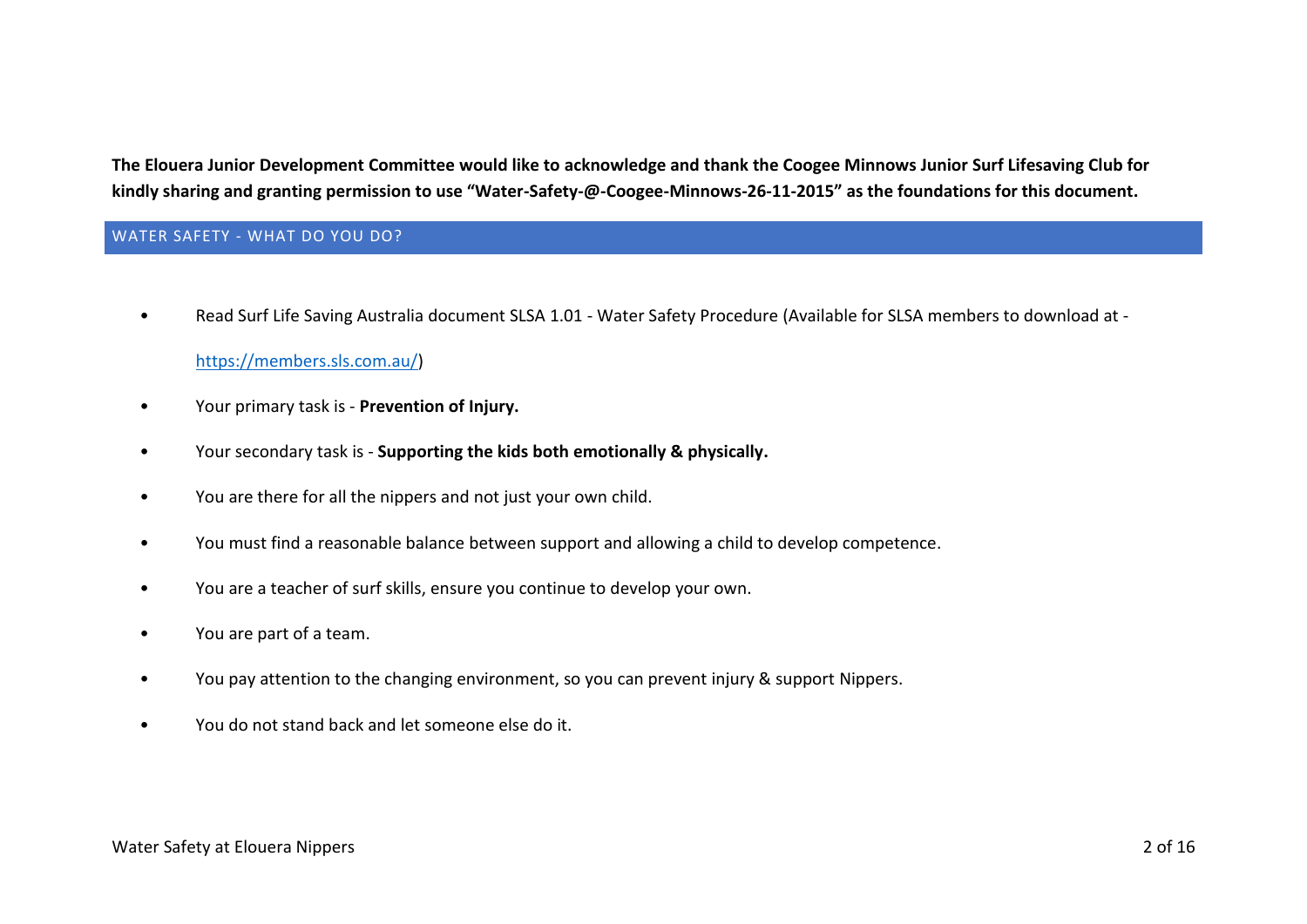- <span id="page-3-0"></span>• The beach environment presents unique hazards that can change dramatically in short time frames.
- Water Safety Ratio For Nipper activities generally the required supervision ratio is 1:5 (Water Safety Personnel: Activity Participants). Determined by risk assessment.
- Just "meeting the ratio" will not ensure prevention of injury anticipation & positioning is a key skill.
- We need to anticipate hazards large breaking waves, drop offs, stingers, flying boards, cold water, wind chill.
- Count IN & Count OUT is the most important thing!
- Your part in this is to ensure all kids get back to the correct area as soon as COUNTS don't match, we have an emergency.
- You need to manage the conditions and events to ensure this does not happen.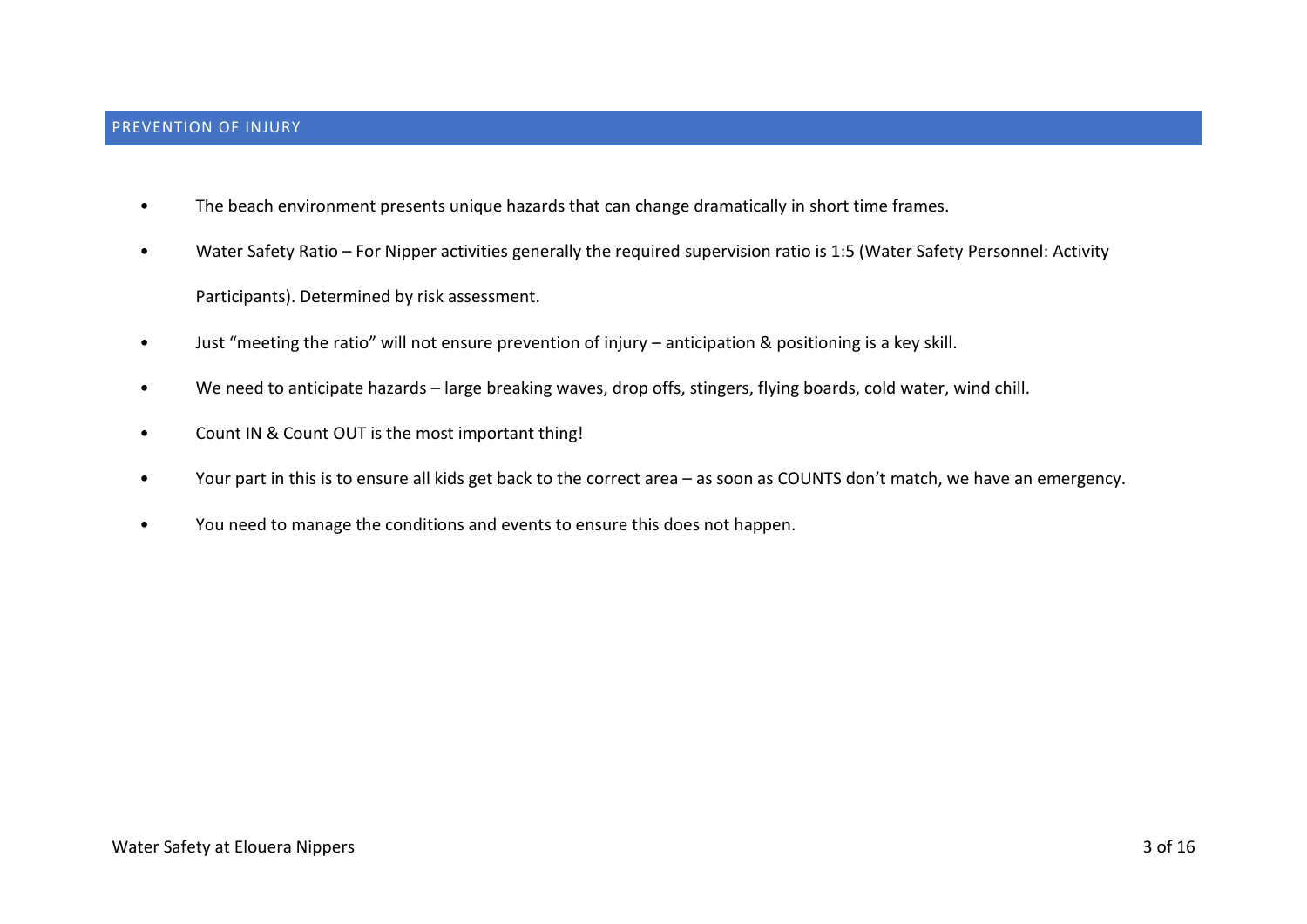## <span id="page-4-0"></span>THE SURF SWIM COURSE

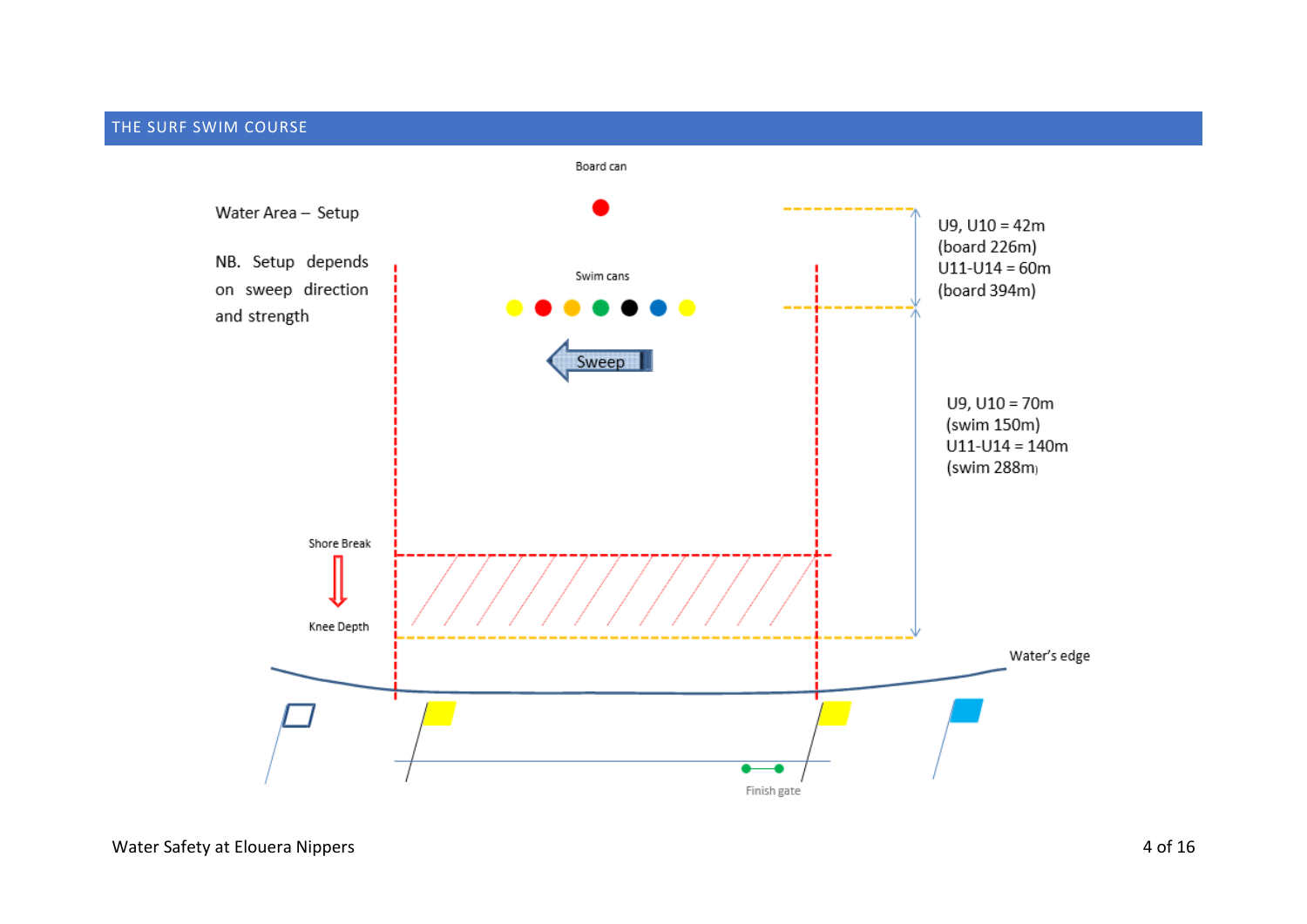## <span id="page-5-0"></span>THE SURF SWIM – HAZARDS & PROBLEMS

- Maximum of 32 swimmers, therefore 8 WS minimum.
- Skill levels range from fully competent to dog paddle.
- Hazards shore break, stingers, cold water, chop, sweeps and currents, visibility (kids can't see cans /shore over swells).

# <span id="page-5-1"></span>PROBLEMS:

- Kids won't put head in water, are spooked by seaweed look 4 fish!
- Kids can't do freestyle need swimming lessons.
- Kids get swept or swim into next water area count out issue.
- WS tend to help the weaker kids leaving much of the pack without coverage.
- Kids never develop if they are always towed to a can and back on a tube.
- Returning to shore through the break can be hazardous they can't see what is coming.
- You need to help manage these hazards & problems.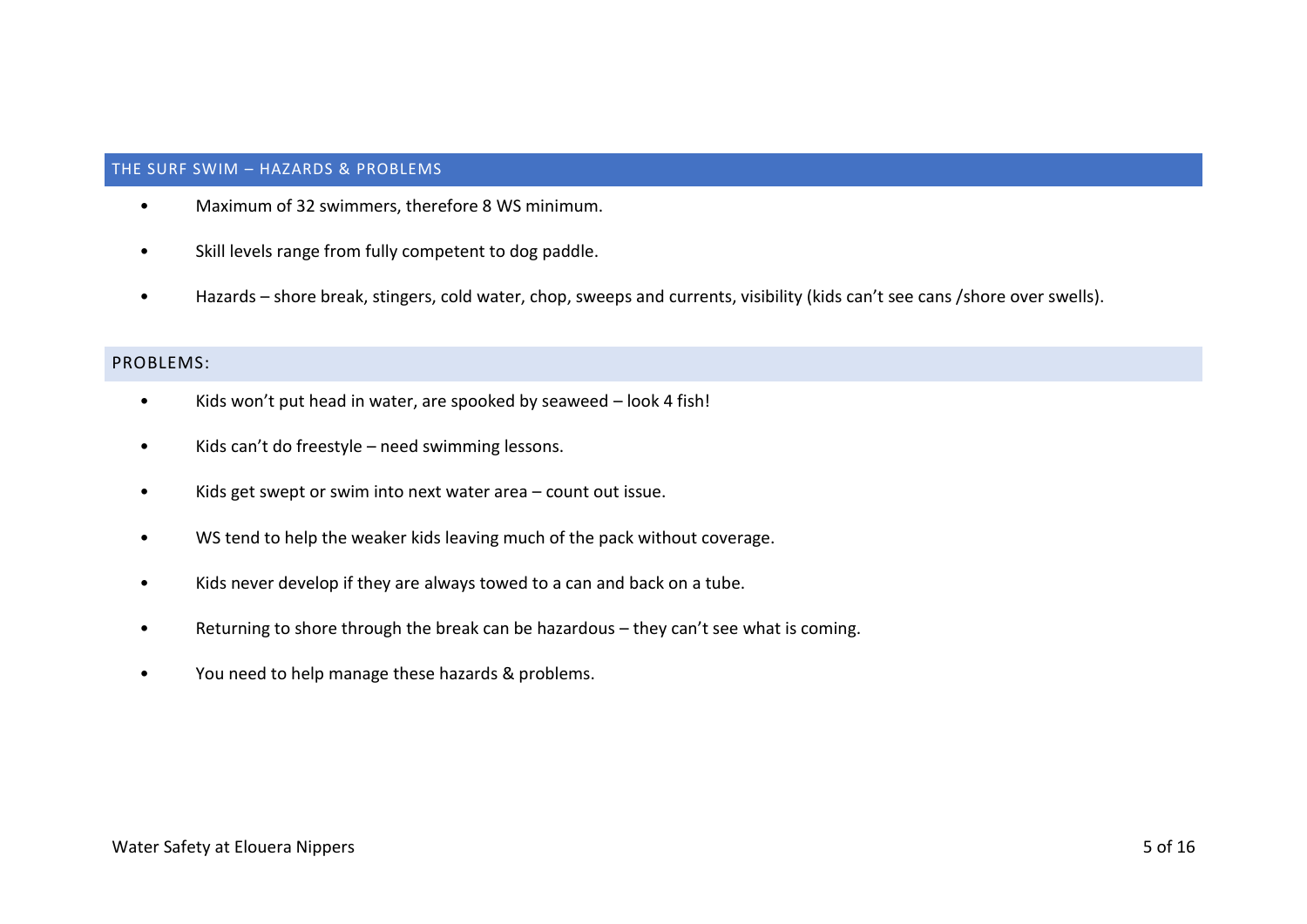### <span id="page-6-0"></span>THE SURF SWIM – SETUP & SOLUTIONS

- No kids go into the water without pink rashie or cap forbidden.
- 2 boards are preferred in the water area, more if available.
- WS boards shadow the pack leaders main job is to fence the kids into their water area.
- 1 fences the kids in on the outbound leg & sits behind the first can so kids can see it.
- 1 fences the kids in on the inward leg boards work together to cover the pack.
- On the inward leg, WS can hold up tubes to guide the kids as well.
- If there is a shore break, a few WS stand waist deep without tubes to assist kids manage their exit. Tubes in the break can be

dangerous with the risk of the rope getting tangle around a child.

- Some WS must help the weaker kids but you should not be towing them.
- Age Managers and trainers will teach kids to wade, porpoise & body surf but you will constantly have to remind and show them.
- Develop your own skills so you can better instruct Nippers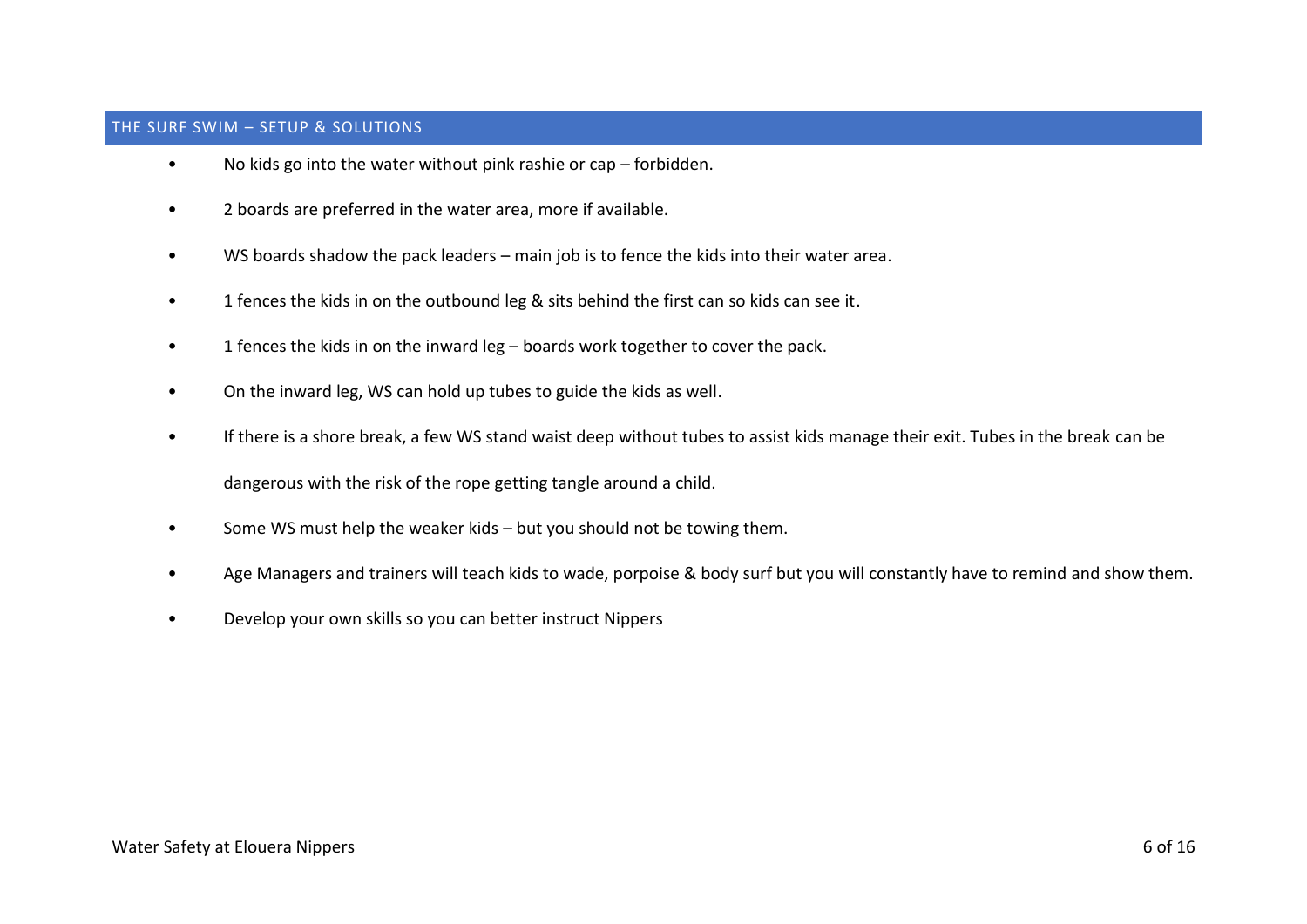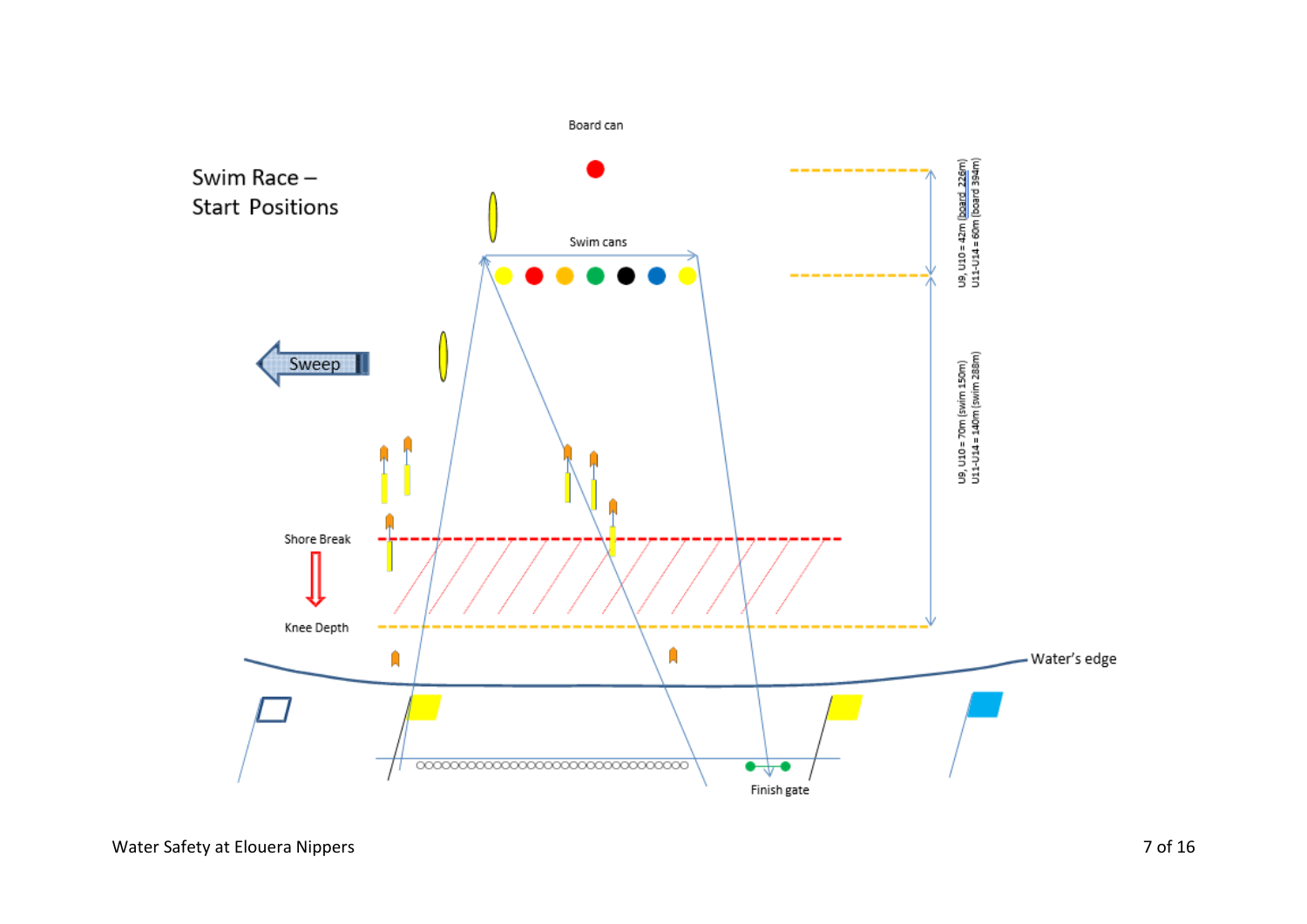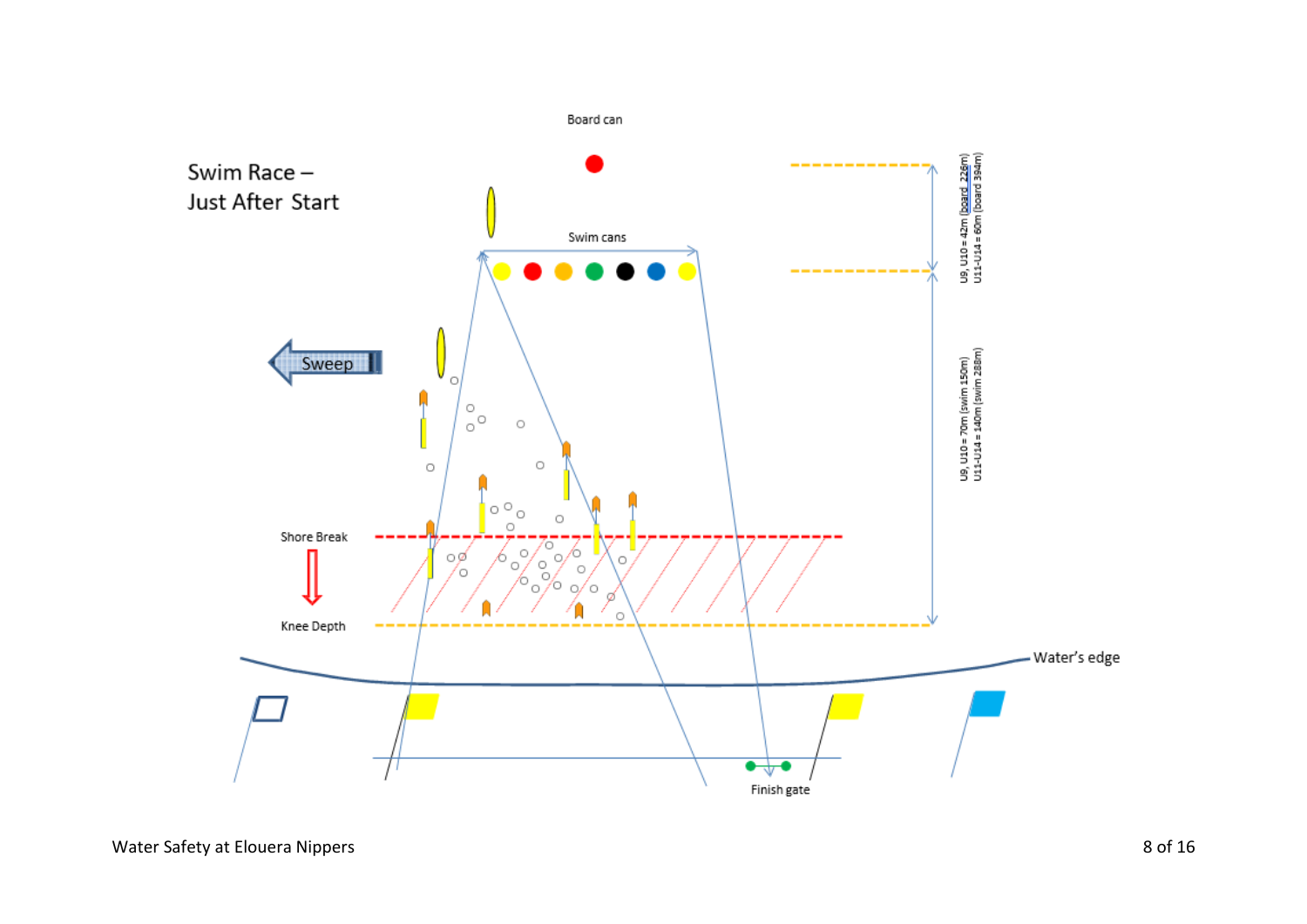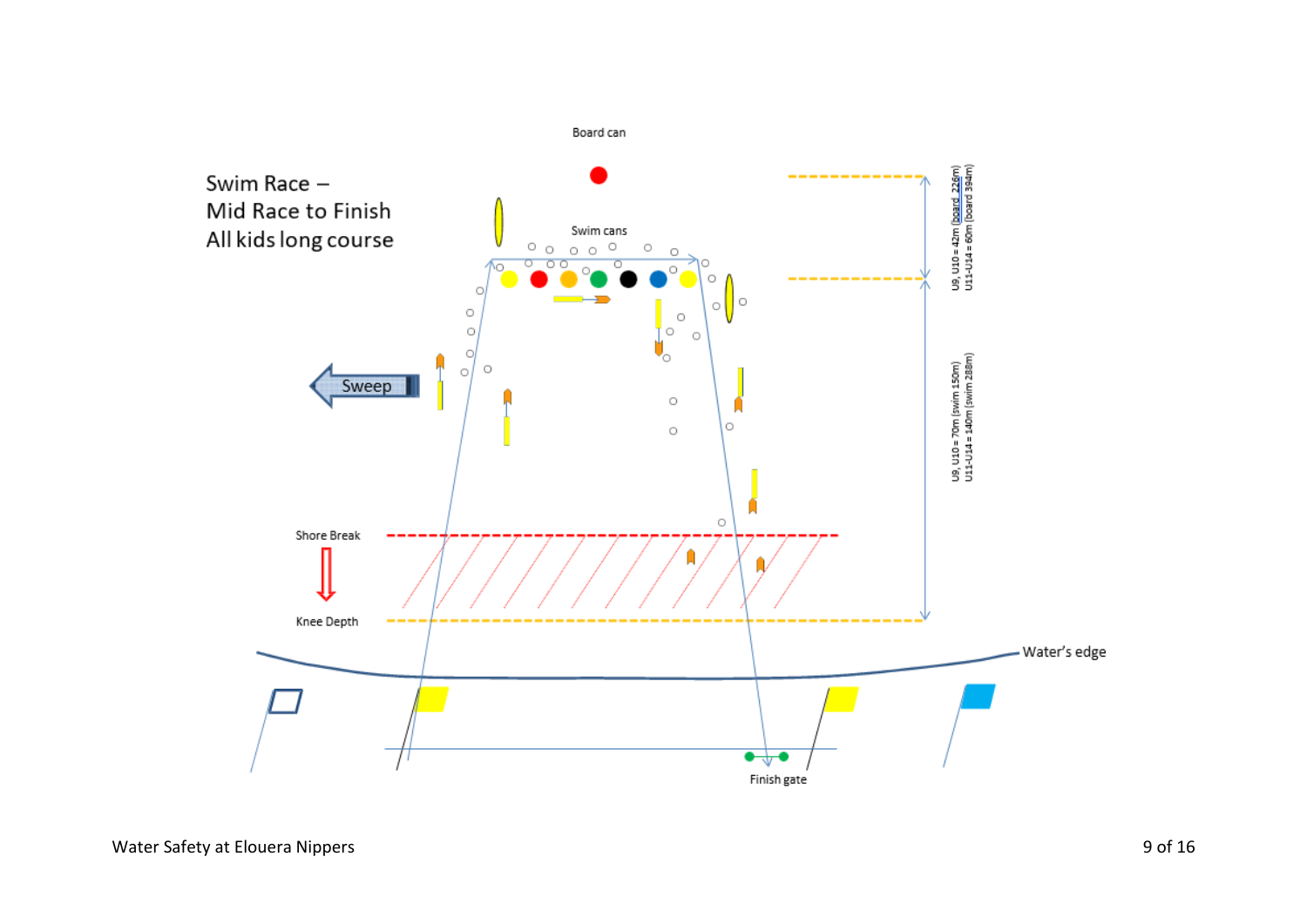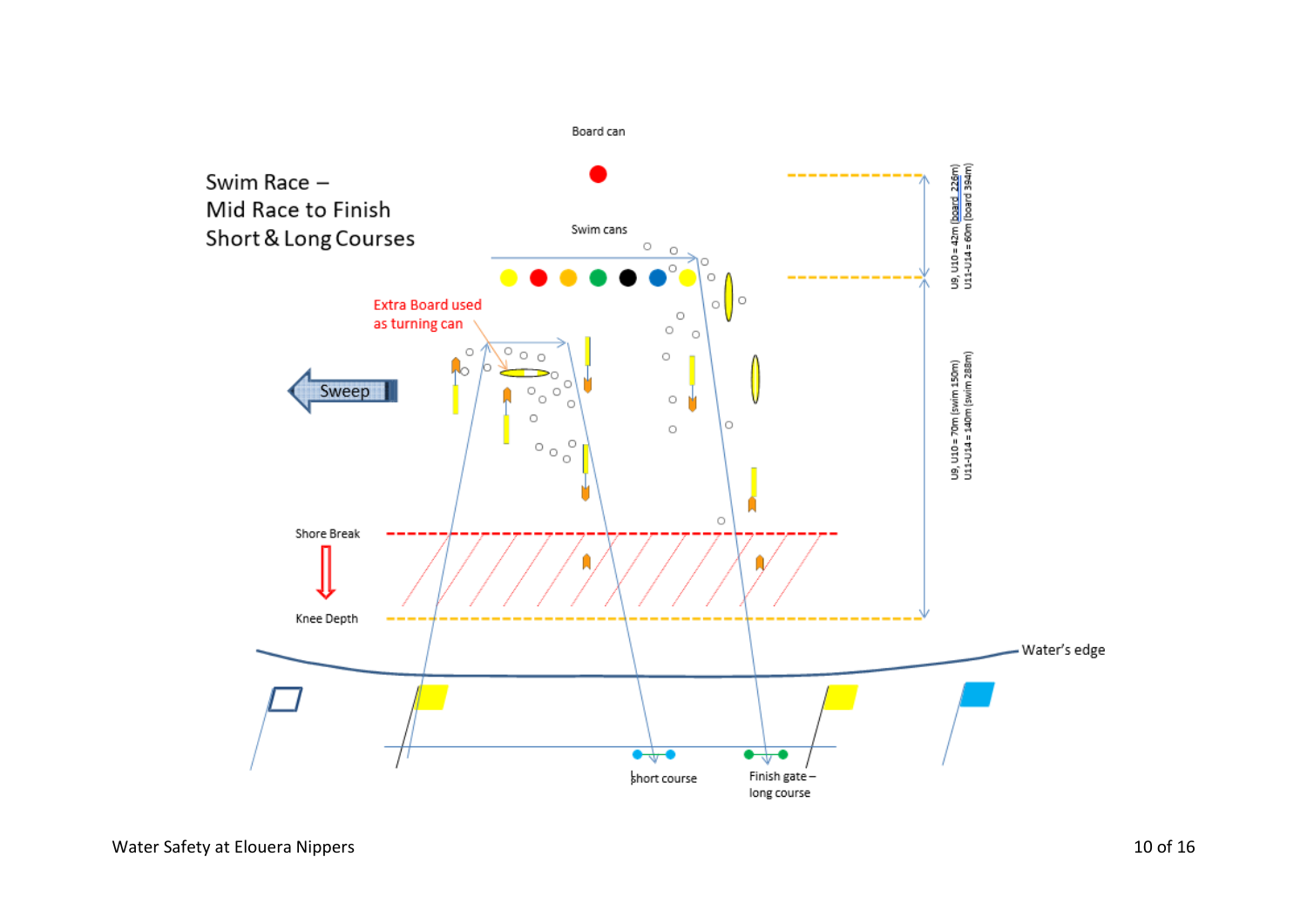### <span id="page-11-0"></span>BOARDS – HAZARDS & PROBLEMS

- Maximum of 16 boards / iron person, therefore 4 WS min.
- Skill levels range from competent to can't get on
- Hazards shore break, high winds, chop, sweeps and currents

## <span id="page-11-1"></span>PROBLEMS:

- Kids don't enter water correctly, lose board which hits someone else.
- Kids cannot get on or stay on the board get hit by next wave
- Kids get swept or swim into next water area count out issue
- Starting the race at a bad time
- Kids lose confidence rapidly if badly dumped on a board. It can take years to overcome the fear
- Returning to shore through the break IS hazardous at Elouera. The best of board paddlers can be dumped.
- You need to help manage these hazards & problems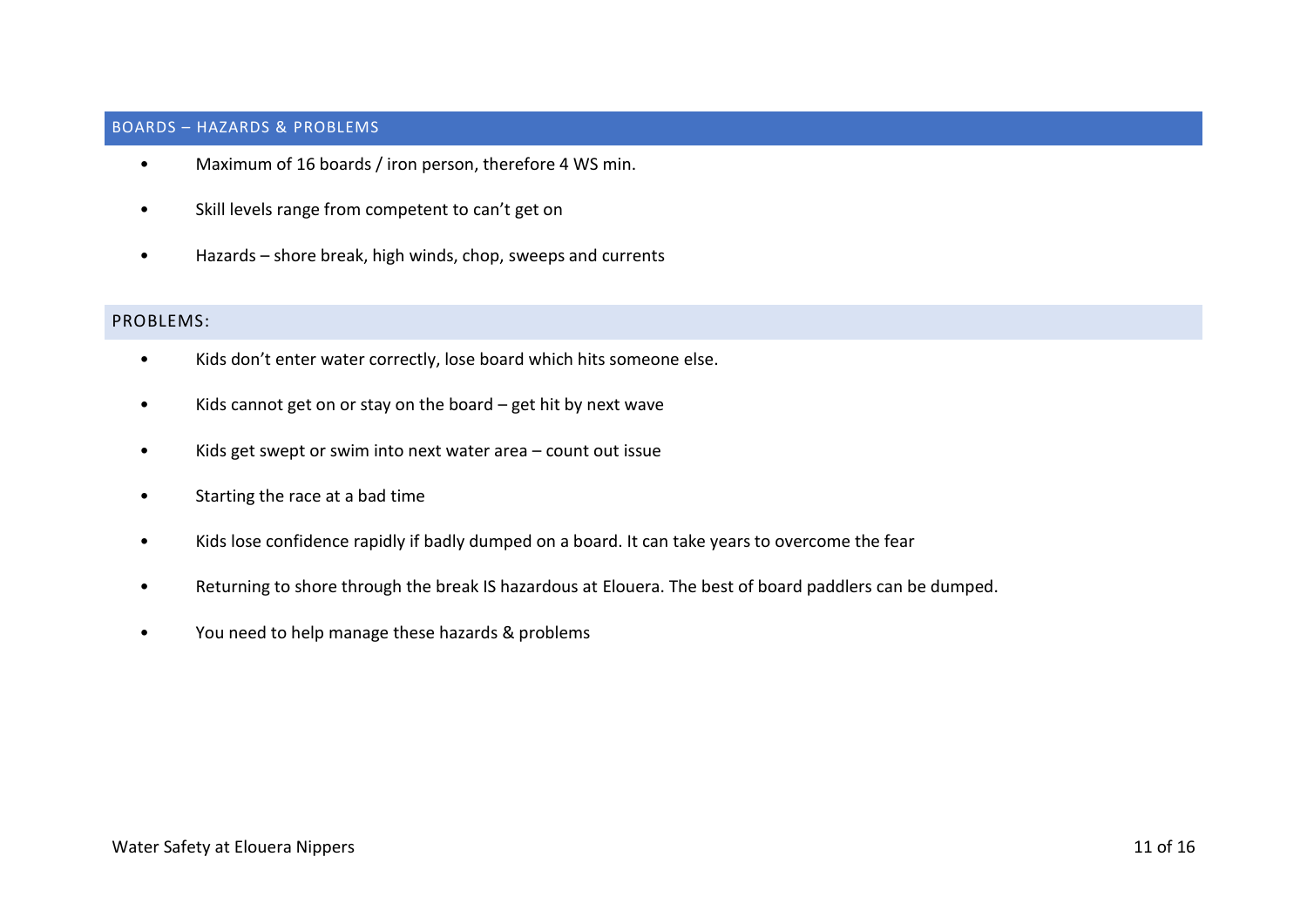### <span id="page-12-0"></span>BOARDS – SETUP & SOLUTIONS

- 2 WS boards are preferred in the water area.
- WS boards shadow the pack staying about half way between the cans and shore.
- At least 4 WS needed to stand waist deep in the break no tubes.
- Make sure the kids are well separated on the start (1.5m between).
- As they start, follow them in help them get on if required.
- Teach them the entry strategies how to hold the board, how to get on, waiting, bracing and holding, bunny hopping & rolling.
- As they return, stand at the break, be alert you will be needed.
- Manage their return as required tell them to stop and wait, go for it or yell at them to get to the back of the board. They need to catch waves.
- If they are going to get smashed, grab the kid off the board or jump on the back of the board with them.
- You can't save them every time they will never develop confidence or competence if you interfere every time this is a delicate judgement.
- Develop your own skills so you can better instruct Nippers

#### Water Safety at Elouera Nippers 12 of 16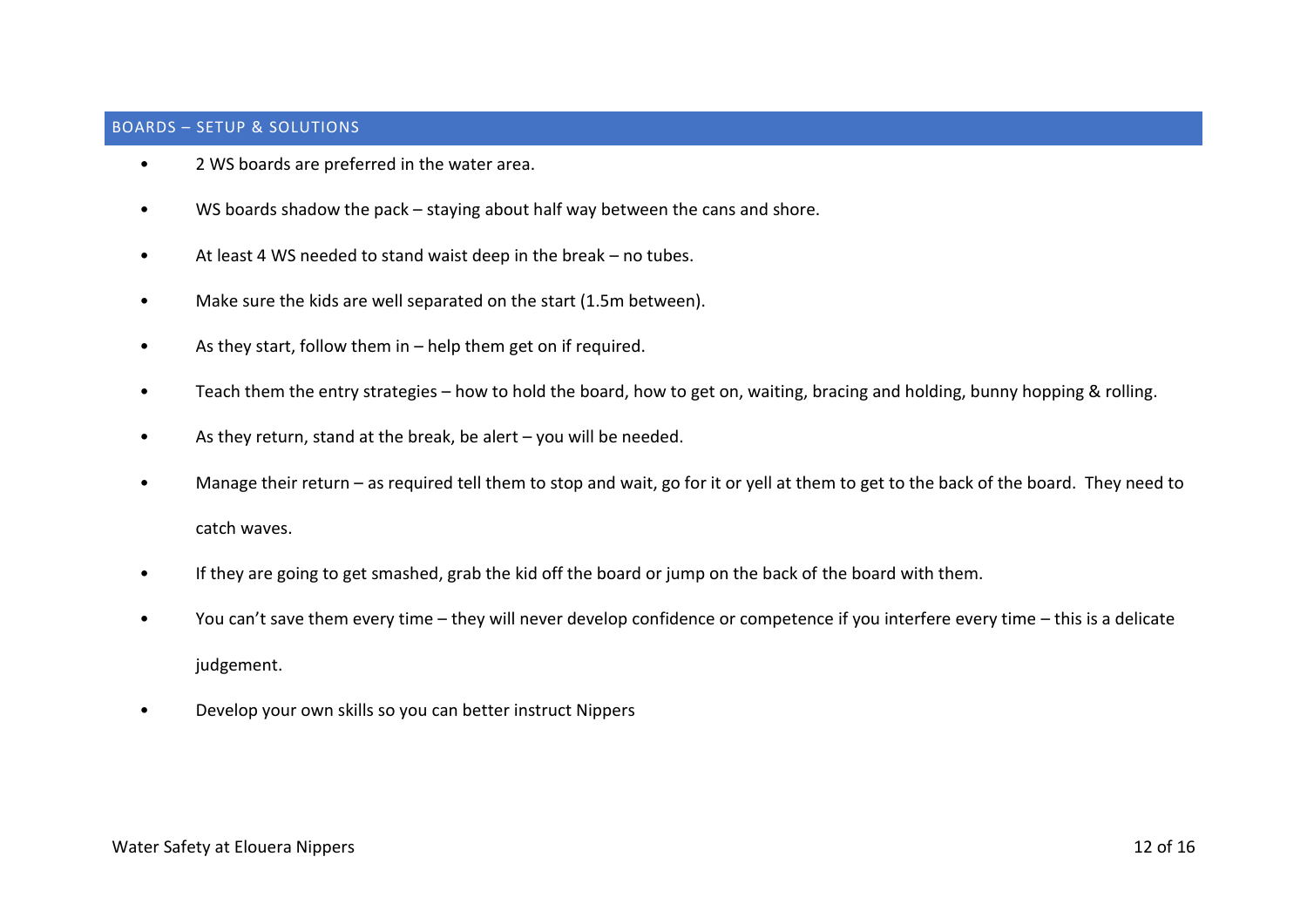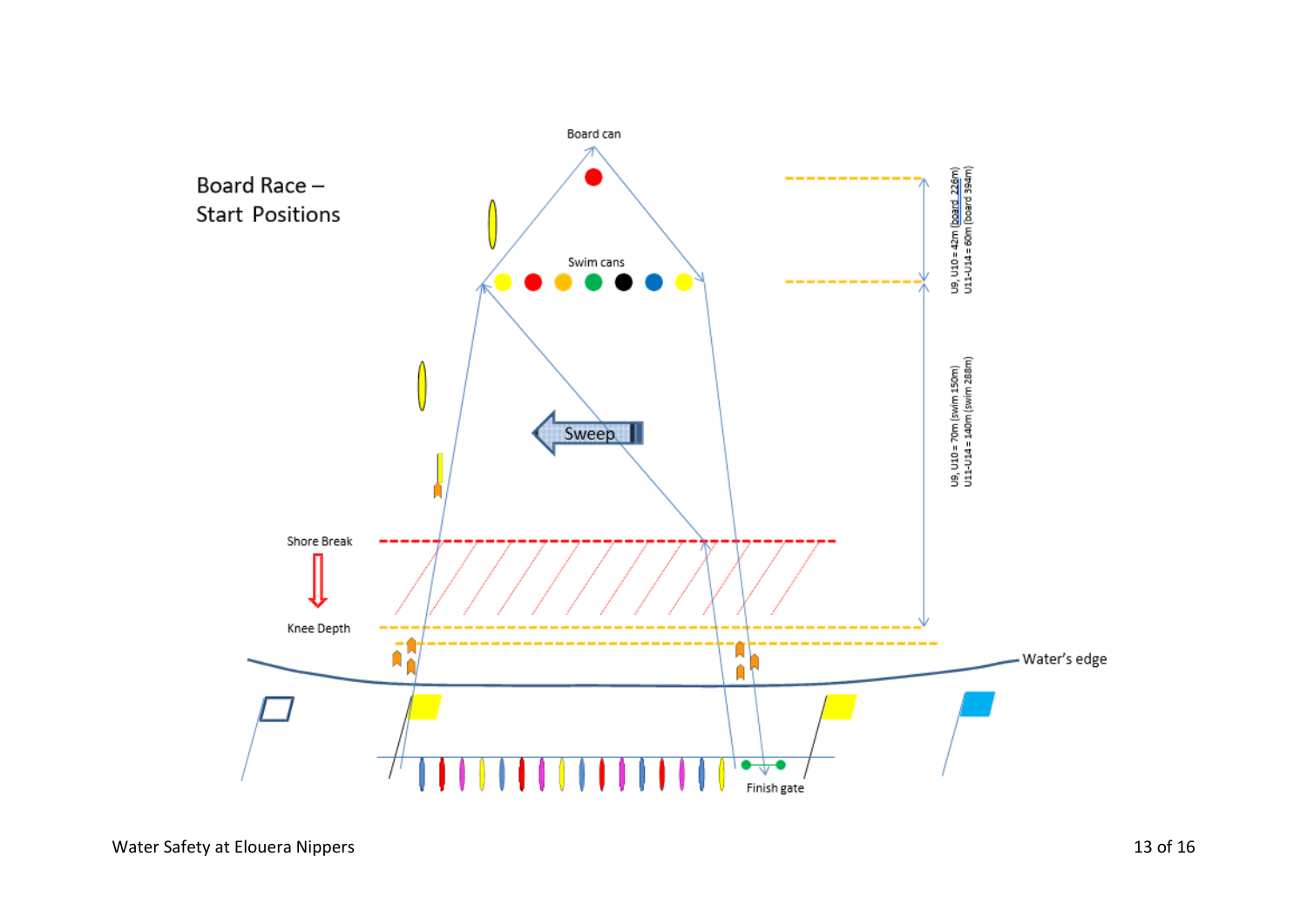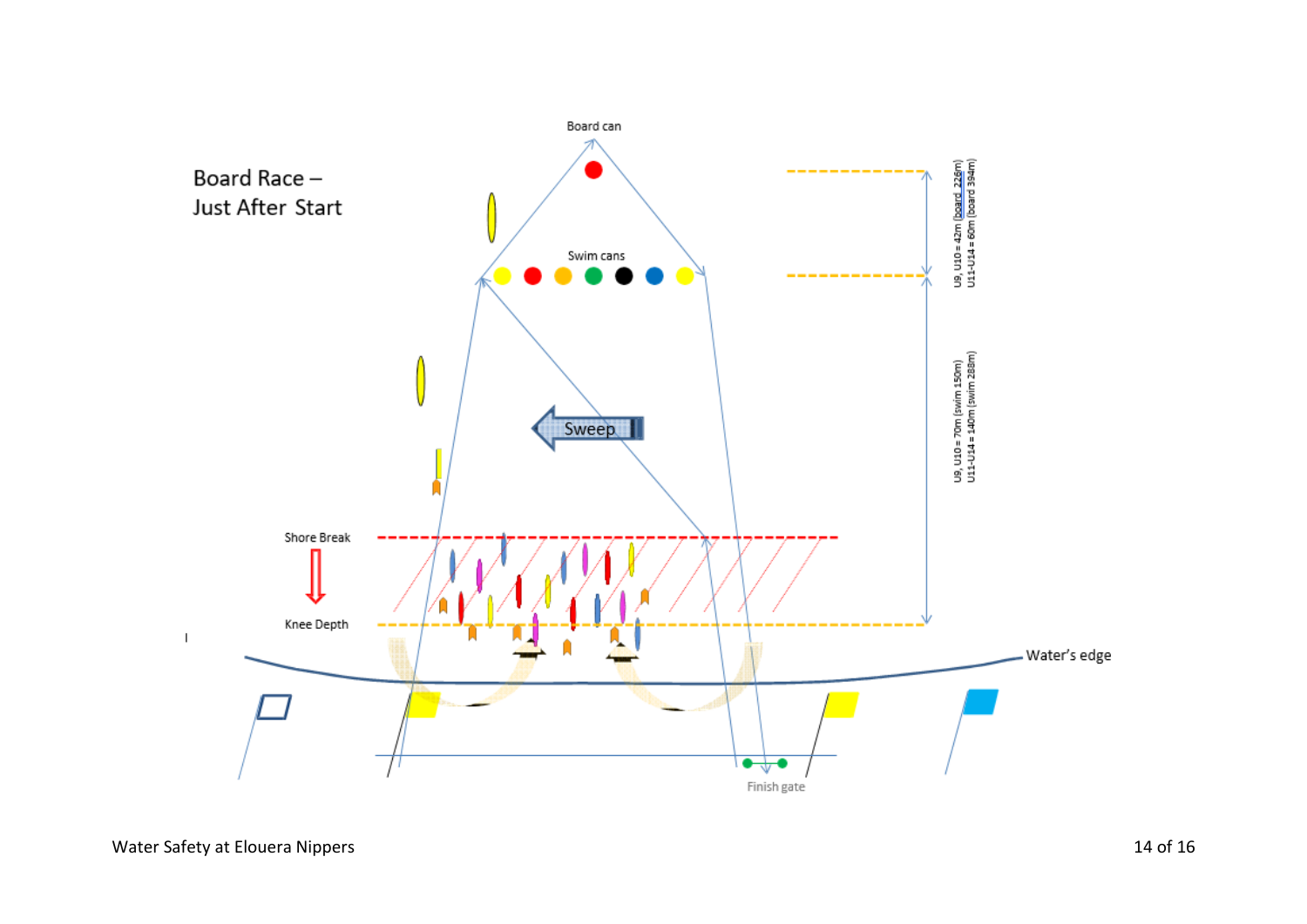